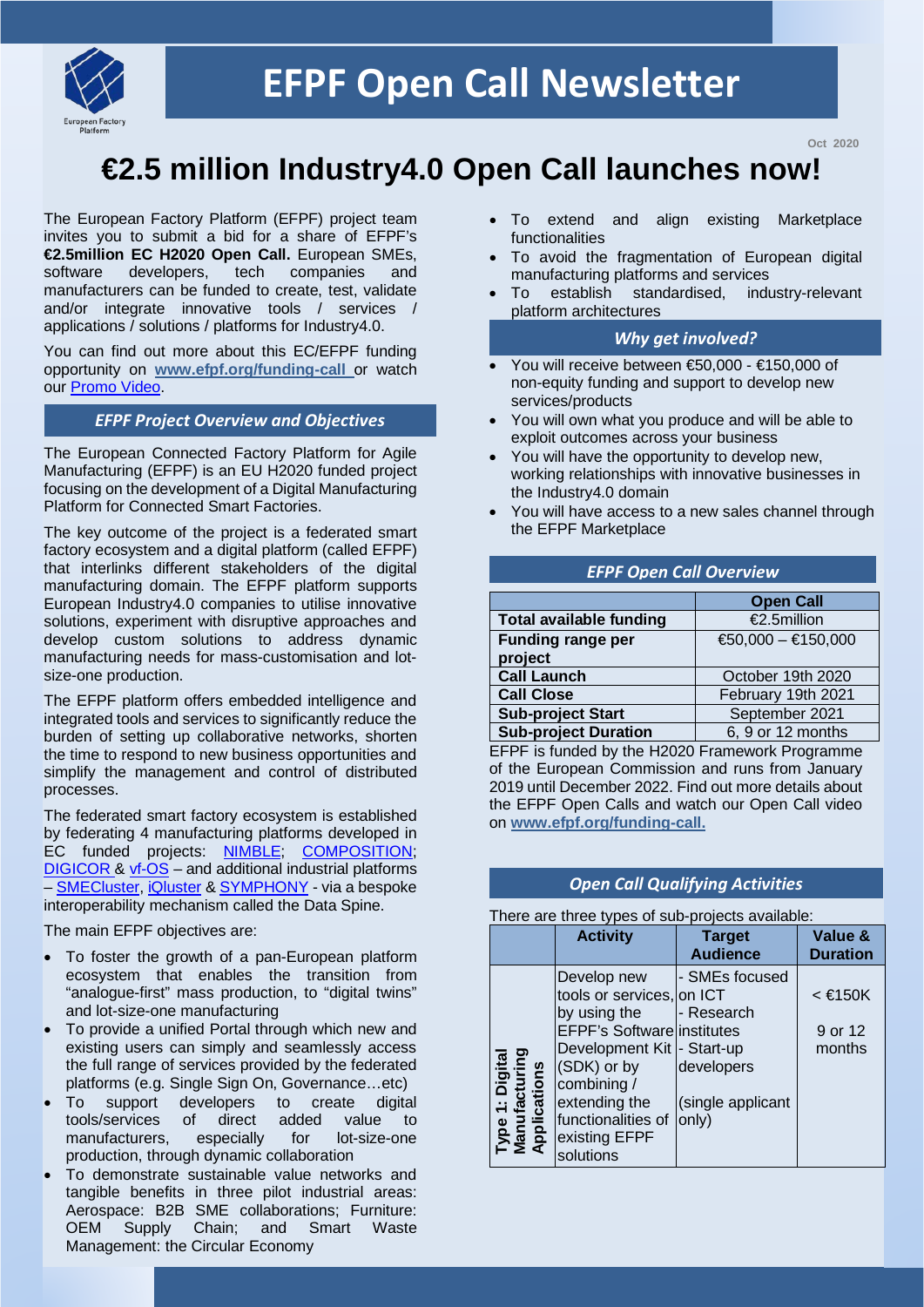| Type 2: validation <sub>/</sub><br>testing | Validate and/or<br>test existing<br>EFPF<br>functionalities<br>and services<br>(Functional and<br>Scenario<br>validation)           | - SMEs or large<br>companies from<br>manufacturing<br>and supply chain<br>domains<br>(single<br>applicants &<br>consortia of<br>max. 2 partners) | $<$ €100K<br>6 or 9<br>months |
|--------------------------------------------|-------------------------------------------------------------------------------------------------------------------------------------|--------------------------------------------------------------------------------------------------------------------------------------------------|-------------------------------|
| Type 3:<br>Integration                     | Integrate 3rd-<br>party<br>applications /<br>services and/or<br>integrate<br>existing<br>platforms in the<br><b>EFPF</b> federation | - SMEs and<br>platform<br>providers<br>(single applicant<br>only)                                                                                | < €150K<br>9 or 12<br>months  |

Each Open Call activity type has a particular focus:

| Type   | <b>Focus</b>                                                                                                                                                                                                                                                                              |
|--------|-------------------------------------------------------------------------------------------------------------------------------------------------------------------------------------------------------------------------------------------------------------------------------------------|
| Type 1 | Development of high-quality end-to-end<br>solutions by extending EFPF services in<br>order to provide added value to the platform                                                                                                                                                         |
|        | Development of solutions to<br>address<br>current and urgent issues in manufacturing<br>domains in connection with the general<br>trends in society                                                                                                                                       |
|        | Development of bespoke solutions<br>for<br>EFPF Partner pilot domains of Aerospace,<br>Furniture Manufacturing and Smart Waste<br>Management (Circular Economy)                                                                                                                           |
|        | Development<br>of<br>services<br>and<br>new<br>EFPF<br>applications that<br>enhance<br>can<br>platform functionality and reach in different<br>Industry4.0 domains                                                                                                                        |
| Type 2 | Validation and/or testing of core concepts<br>and functionalities of EFPF platform such<br>as the interoperability, integration and data<br>harmonization of<br>the<br>Data<br>Spine,<br>or<br>blockchainetc<br>platform<br>security,<br>functionalities (Functional Validation)          |
|        | and/or testing of<br>individual<br>Validation<br>components and tools offered through the<br>platform<br>such as<br>EFPF<br>matchmaking;<br>product catalogues; data analytics; factory<br>connectorsetc. in new manufacturing (or<br>other) domains (Scenario Validation)                |
| Type 3 | Integration<br>οf<br>third-party<br><b>EFPF</b><br>applications/services<br>with<br>the<br>platform. The sub-project must provide a<br>validation<br>scenario<br>to<br>demonstrate<br>seamless access and use of the third-party<br>system/application by platform services and<br>users. |
|        | Integration or connection of third-party<br>platforms and marketplaces with the EFPF<br>platform. The respective user communities<br>should be able to be seamlessly integrated<br>or connected into the EFPF federation.                                                                 |



**The Connected Business Community** 

**SMECLUSTER Collective Intelligence for Business Advantage** 

#### **EFPF Tools, Services & Functionalities:**

EFPF is developing and integrating tools and services under three core categories:

- Intra-Factory Solutions: Smart Factory Tools and Services
- Inter-Factory Solutions: Collaboration Tools and Services
- Overarching Governance Concepts: Rules and regulations for establishing trust and management of collaborations